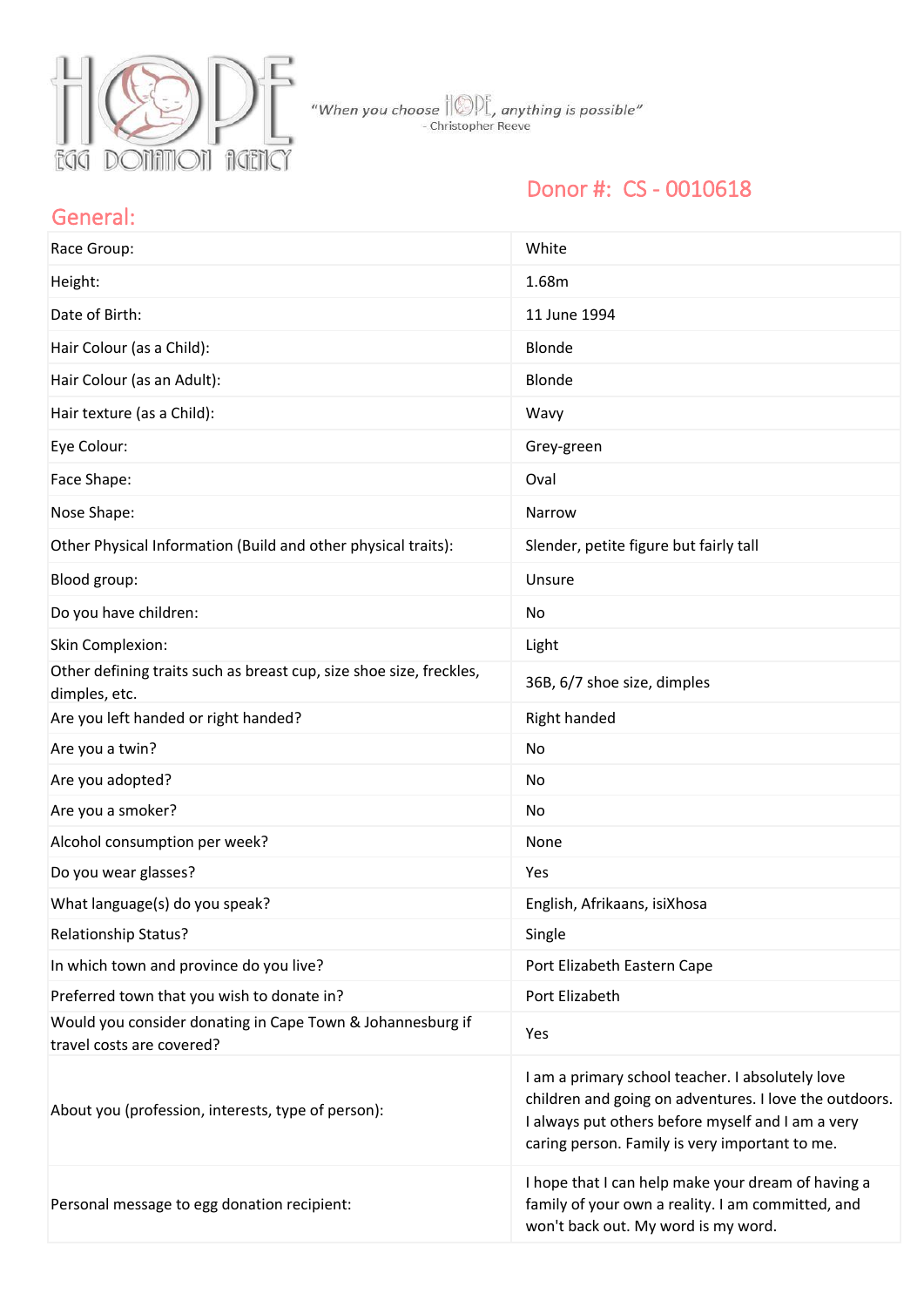## Professional and Academic Info:

| Highest grade achieved at school?                  |                                                 |
|----------------------------------------------------|-------------------------------------------------|
| Do you have Post Matric qualifications?            | Yes                                             |
| What is the name of any course / degree completed? | BEd Intermediate Phase: Science and Mathematics |

# Behavioural Traits:

| What is most important in life to you?                | Family               |
|-------------------------------------------------------|----------------------|
| What are your views on religion and spirituality?     | am a Christian woman |
| Are you more introverted or extroverted?              | Extroverted          |
| Would you prefer to read the book or watch the movie? | Read the book        |
| Are you musical or played any musical instruments?    | No but I love music  |
| Do you prefer indoors or outdoors?                    | Outdoors             |
| Are you more creative or analytical?                  | Analytical           |
| Have you donated eggs before?                         | No                   |

## Medical History:

| Any physical handicaps or deformities?                                                                                                                                                                                                     | No           |
|--------------------------------------------------------------------------------------------------------------------------------------------------------------------------------------------------------------------------------------------|--------------|
| Do you have a history of Asthma?                                                                                                                                                                                                           | No           |
| Please indicate if you have any allergies?                                                                                                                                                                                                 | None         |
| Have you or your family members had any skin disorders, albinism,<br>ectodermal dysplasia, eczema, acne, etc:                                                                                                                              | No           |
| Have you or your family members had any cancer?                                                                                                                                                                                            | No           |
| Have you or your family members had any heart problems?                                                                                                                                                                                    | No           |
| Have you or your family members ever suffered from/ currently<br>have any health concerns/diseases including but not limited to<br>diabetes, cholesterol, blood pressure, thyroid haemophilia, blood<br>clotting, paralysis and porphyria? | No           |
| Have you or your family members had any mental or psychological<br>diseases/ learning disorders including but not limited to genetic<br>depression, bi polar, psychiatric illness etc. Please elaborate and<br>indicate if genetic:        | No           |
| Do you or your family members have any genetic diseases or are<br>you or your family member a carrier of any genetic concerns<br>including but not limited to thalassemia, cystic fibrosis and sickle<br>cell?                             | No           |
| Please indicate if any twins in your family?                                                                                                                                                                                               | Yes. Cousins |
| Are there any fertility problems in your family?                                                                                                                                                                                           | No           |
| Does anyone if your family suffer from Alcoholism or Substance<br>Abuse?                                                                                                                                                                   | No           |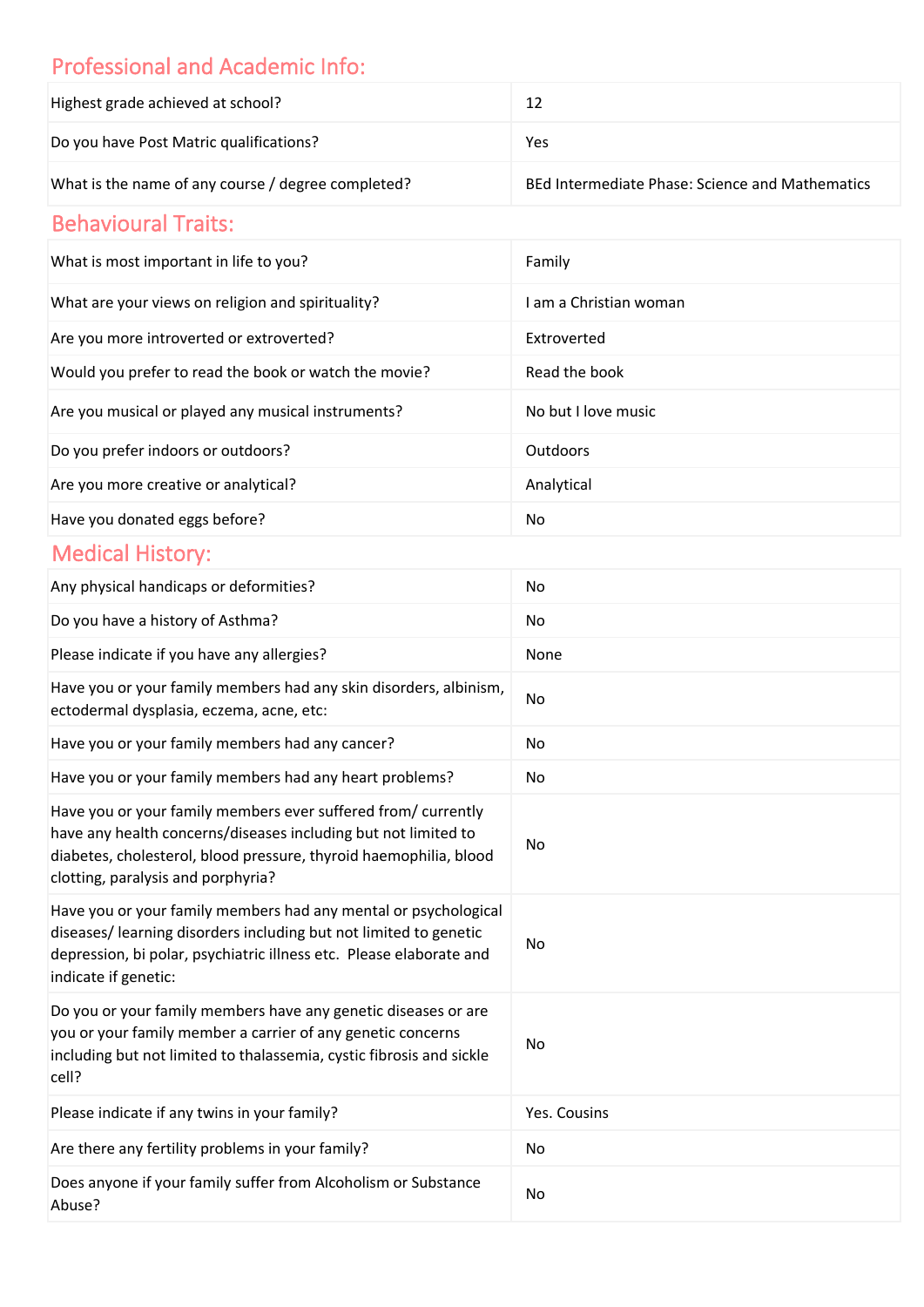#### Information of Parents:

| Country of Origin and Ancestry for Mother and Father?                                                                                                   | South Africa        |
|---------------------------------------------------------------------------------------------------------------------------------------------------------|---------------------|
| Language spoken for Mother and Father?                                                                                                                  | English             |
| Race for Mother and Father?                                                                                                                             | White               |
| Natural Hair colour for Mother and Father?                                                                                                              | <b>Brown</b>        |
| Eye colour for Mother and Father?                                                                                                                       | <b>Brown</b>        |
| Height for Mother and Father?                                                                                                                           | $1.59m$ and $1.77m$ |
| Are your parents still alive?                                                                                                                           | Yes                 |
| If deceased, cause of death?                                                                                                                            | N/A                 |
| Age (if living, or age deceased)?                                                                                                                       | 49 and 48           |
| Please specify if the race of your grandparents is different to yours.<br>If mixed race, please specify race for maternal and paternal<br>grandparents? | N/A                 |

#### Declaration:

I confirm that I have made myself available as an egg donor Hope Egg Donation Agency. I declare that the above information is true and correct, all information provided is correct and pictures are all of me. I agree to keep the agency updated with the donor program (screening, blood tests, scans, egg retrieval). I agree that I will be prescribed medication to potentially synchronise my menstrual cycle with that of the recipients and will be given hormones in a controlled environment by professional fertility specialists to stimulate donor egg development.

I agree to participate as required as recipient couples often have to travel in order to participate in the egg donation program and would have incurred considerable financial and emotional costs. I consent to participate in the Hope Egg Donation Program and participate as required and understand the concept of anonymous egg donation and claim no further rights over any child(ren) conceived of egg donation.

Do you agree with the above declaration?

### Photographs and Additional Info: